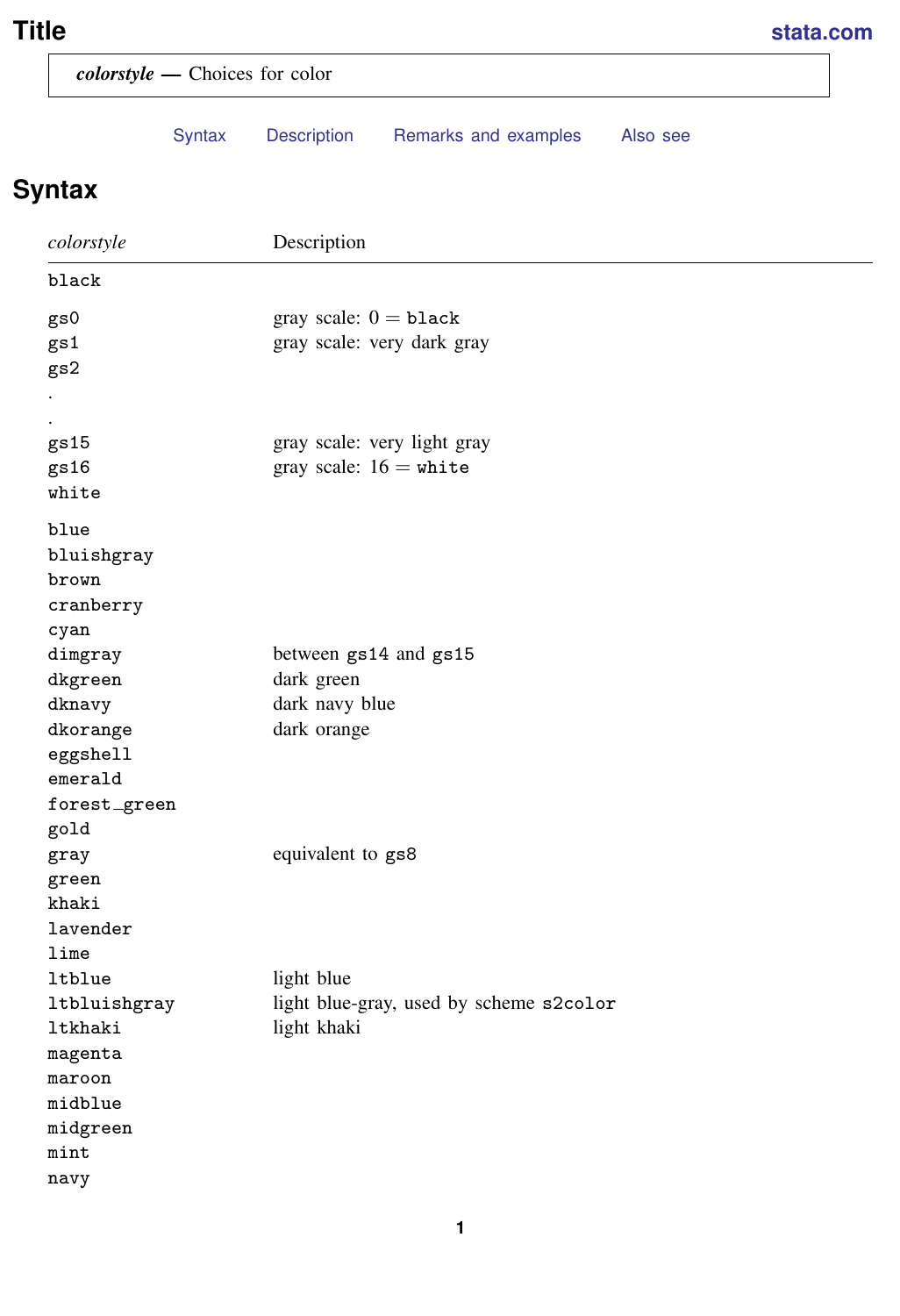| olive            |                                        |
|------------------|----------------------------------------|
| olive_teal       |                                        |
| orange           |                                        |
| orange_red       |                                        |
| pink             |                                        |
| purple           |                                        |
| red              |                                        |
| sand             |                                        |
| sandb            | bright sand                            |
| sienna           |                                        |
| stone            |                                        |
| teal             |                                        |
| yellow           |                                        |
|                  | colors used by The Economist magazine: |
| ebg              | background color                       |
| ebblue           | bright blue                            |
| edkblue          | dark blue                              |
| eltblue          | light blue                             |
| eltgreen         | light green                            |
| emidblue         | midblue                                |
| erose            | rose                                   |
| none             | no color; invisible; draws nothing     |
| background or bg | same color as background               |
| foreground or fg | same color as foreground               |
| # # #            | RGB value; white $=$ "255 255 255"     |
| # # # #          | CMYK value; yellow = "0 0 255 0"       |
| $hsv \# # #$     | HSV value; white $=$ "hsv 255 255 255" |
| $color*#$        | color with adjusted intensity          |
| $*$ #            | default color with adjusted intensity  |

When specifying RGB, CMYK, or HSV values, it is best to enclose the values in quotes; type "128 128 128" and not 128 128 128.

For a color palette showing an individual color, type

palette color *colorstyle*  $\lceil$  , <u>sch</u>eme(*schemename*)]

and for a palette comparing two colors, type

palette color *colorstyle colorstyle*  $\lceil$  , <u>sch</u>eme(*schemename*)  $\rceil$ 

For instance, you might type

. palette color red green

### See [G-2] [palette](http://www.stata.com/manuals13/g-2palette.pdf#g-2palette).

Wherever a *colorstyle* appears, you may specify an RGB value by specifying three numbers in sequence.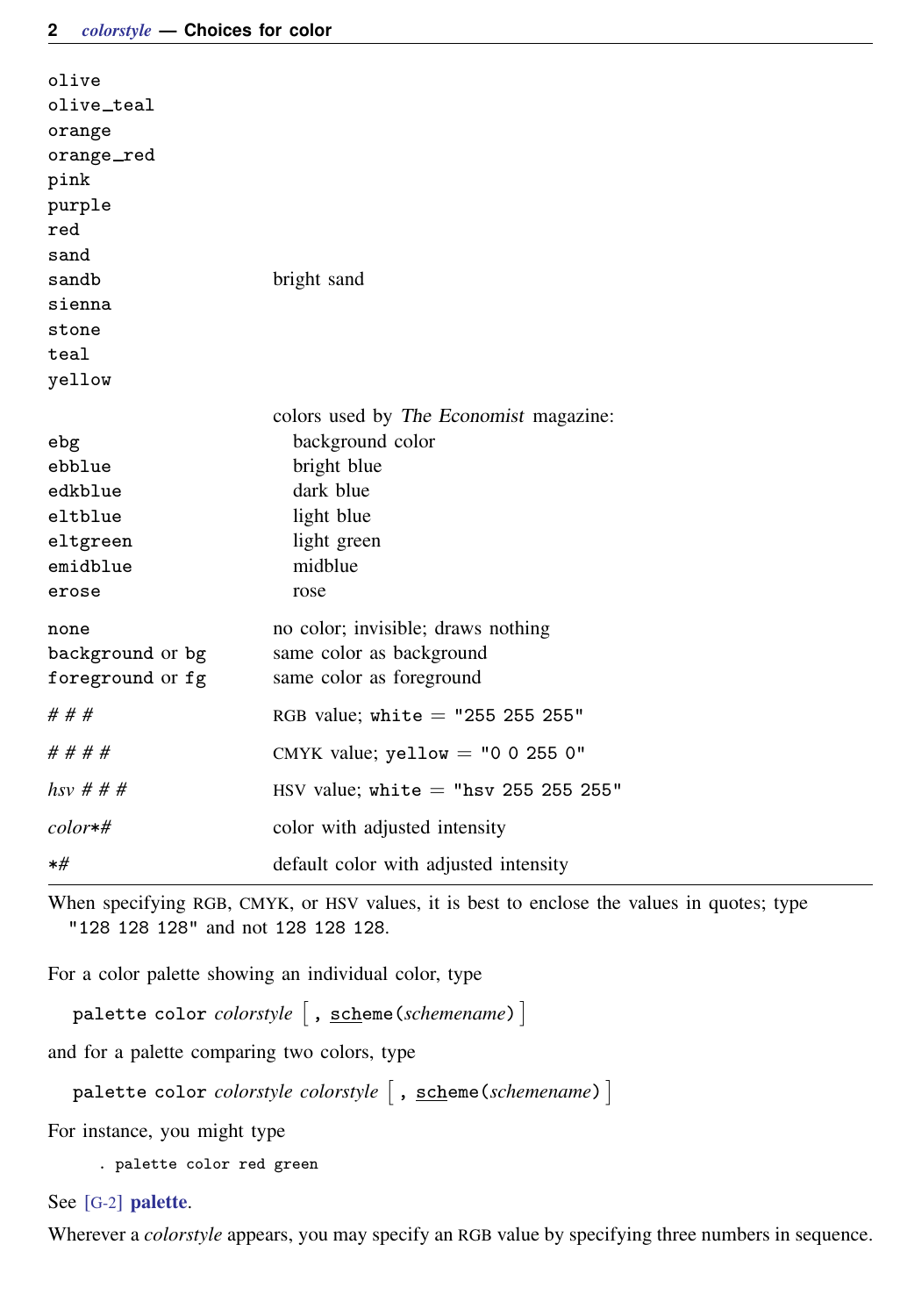Each number should be between 0 and 255, and the triplet indicates the amount of red, green, and blue to be mixed. Each of the *colorstyles* in the table above is equivalent to an RGB value.

You can also specify a CMYK value wherever *colorstyle* appears, but the four numbers representing a CMYK value must be enclosed in quotes, for example, "100 0 22 50".

You can also specify an HSV (hue, saturation, and value) color wherever *colorstyle* appears. HSV colors measure hue on a circular 360-degree scale with saturation and hue as proportions between 0 and 1. You must prefix HSV colors with hsv and enclose the full HSV specification in quotes, for example, "hsv 180 .5 .5".

Other *colorstyles* may be available; type

. graph query colorstyle

<span id="page-2-0"></span>to obtain the complete list of *colorstyles* installed on your computer.

# **Description**

*colorstyle* specifies the color of a graphical component. You can specify *colorstyle* with many different graph options; all have the form

h*object*icolor(*colorstyle*)

or

color(*colorstyle*)

For instance, option mcolor() specifies the color of markers, option lcolor() specifies the colors of connecting lines, and option fcolor() specifies the colors of the fill area. Option color() is equivalent to specifying all three of these options. Anywhere you see *colorstyle*, you can choose from the list above.

You will sometimes see that a *colorstylelist* is allowed, as in

. scatter . . . , msymbol(*colorstylelist*) . . .

A *colorstylelist* is a sequence of *colorstyles* separated by spaces. Shorthands are allowed to make specifying the list easier; see [G-4] *[stylelists](http://www.stata.com/manuals13/g-4stylelists.pdf#g-4stylelists)*. When specifying RGB, CMYK, or HSV values in *colorstylelists*, remember to enclose the numbers in quotes.

# <span id="page-2-1"></span>**Remarks and examples [stata.com](http://stata.com)**

Remarks are presented under the following headings:

[Colors are independent of the background color](#page-3-0) [White backgrounds and black backgrounds](#page-3-1) [RGB values](#page-3-2) [CMYK values](#page-4-0) [HSV values](#page-4-1) [Adjusting intensity](#page-5-0)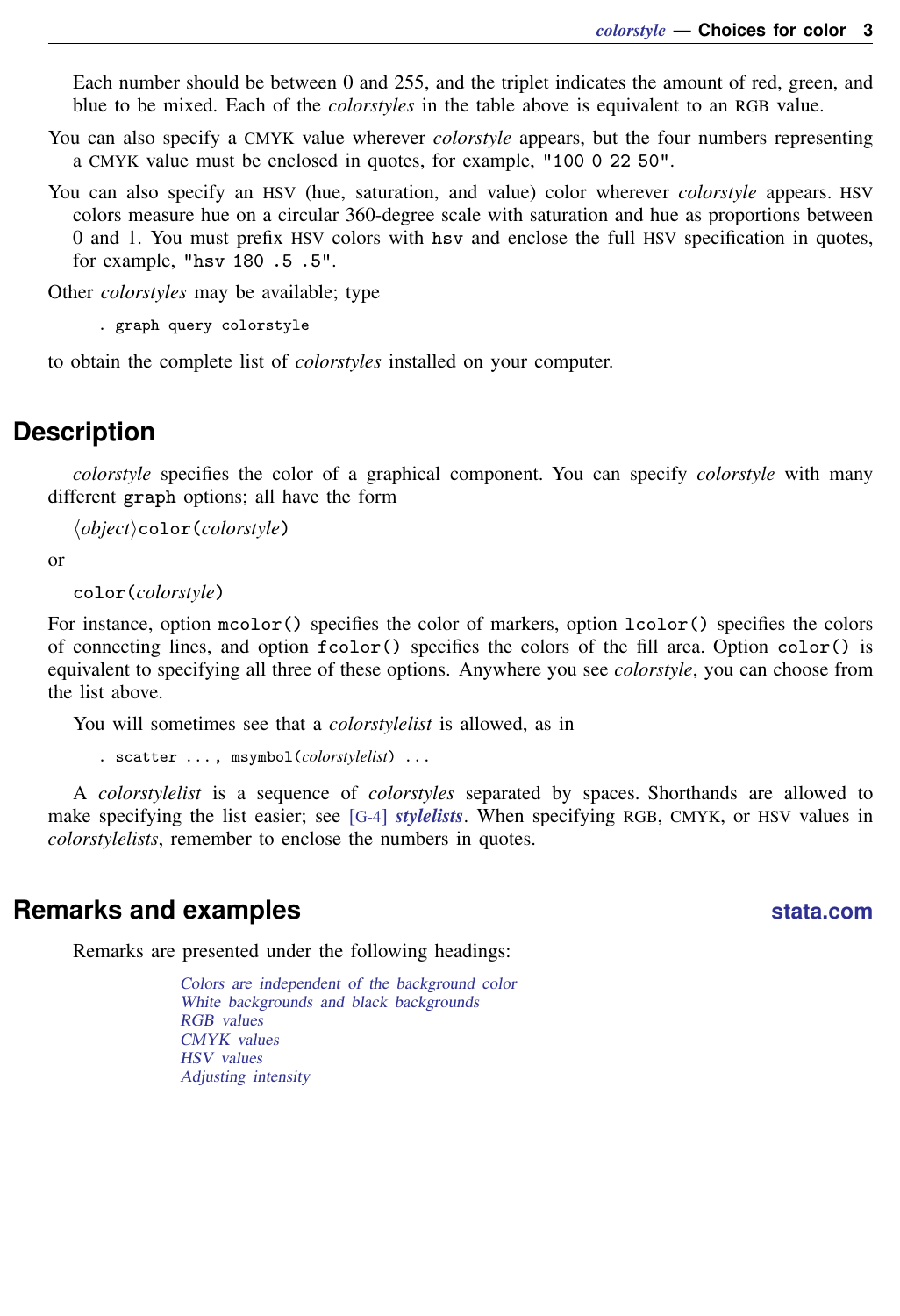# <span id="page-3-0"></span>**Colors are independent of the background color**

Except for the colors background and foreground, colors do not change because of the background color. Colors background and foreground obviously do change, but otherwise, black means black, red means red, white means white, and so on. White on a black background has high visibility; white on a white background is invisible. Inversely, black on a white background has high visibility; black on a black background is invisible.

Color foreground always has high visibility.

Color background is the background color. If you draw something in this color, you will erase whatever is underneath it.

<span id="page-3-1"></span>Color none is no color at all. If you draw something in this color, whatever you draw will be invisible. Being invisible, it will not hide whatever is underneath it.

### **White backgrounds and black backgrounds**

The colors do not change because of the background color, but the colors that look best depend on the background color.

Graphs on the screen look best against a black background. With a black background, light colors stand out, and dark colors blend into the background.

Graphs on paper are usually presented against a white background. Dark colors stand out and light colors blend into the background.

Because most users need to make printed copies of their graphs, Stata's default is to present graphs on a white background, but you can change that; see [G-4] [schemes intro](http://www.stata.com/manuals13/g-4schemesintro.pdf#g-4schemesintro).

If you want a dark background, it is better to choose a dark background rather than attempt to darken the background by using the *region option* graphregion(fcolor()) (see [G-3] *region [options](http://www.stata.com/manuals13/g-3region_options.pdf#g-3region_options)*); everything else about the graph's scheme will assume a background similar to how it was originally.

<span id="page-3-2"></span>graphregion(fcolor()) (and graphregion(ifcolor()), plotregion(fcolor()), and plotregion(ifcolor())) are best used for adding a little tint to the background.

# **RGB values**

In addition to colors such as red, green, blue, or cyan, you can mix your own colors by specifying RGB values. An RGB value is a triplet of numbers, each of which specifies, on a scale of 0–255, the amount of red, green, and blue to be mixed. That is,

| red     |                 | 255 | O   | 0   |
|---------|-----------------|-----|-----|-----|
| green   | =               | Ω   | 255 | Ω   |
| blue    | Ξ               | Ω   | Ω   | 255 |
| cyan    | ═               | Ω   | 255 | 255 |
| magenta | $\!\!\!=\!\!\!$ | 255 | Ω   | 255 |
| vellow  |                 | 255 | 255 | Ω   |
| white   | =               | 255 | 255 | 255 |
| black   |                 |     | O   |     |

The overall scale of the triplet affects intensity; thus, changing 255 to 128 in all the examples above would keep the colors the same but make them dimmer. (Color 128 128 128 is what most people call gray.)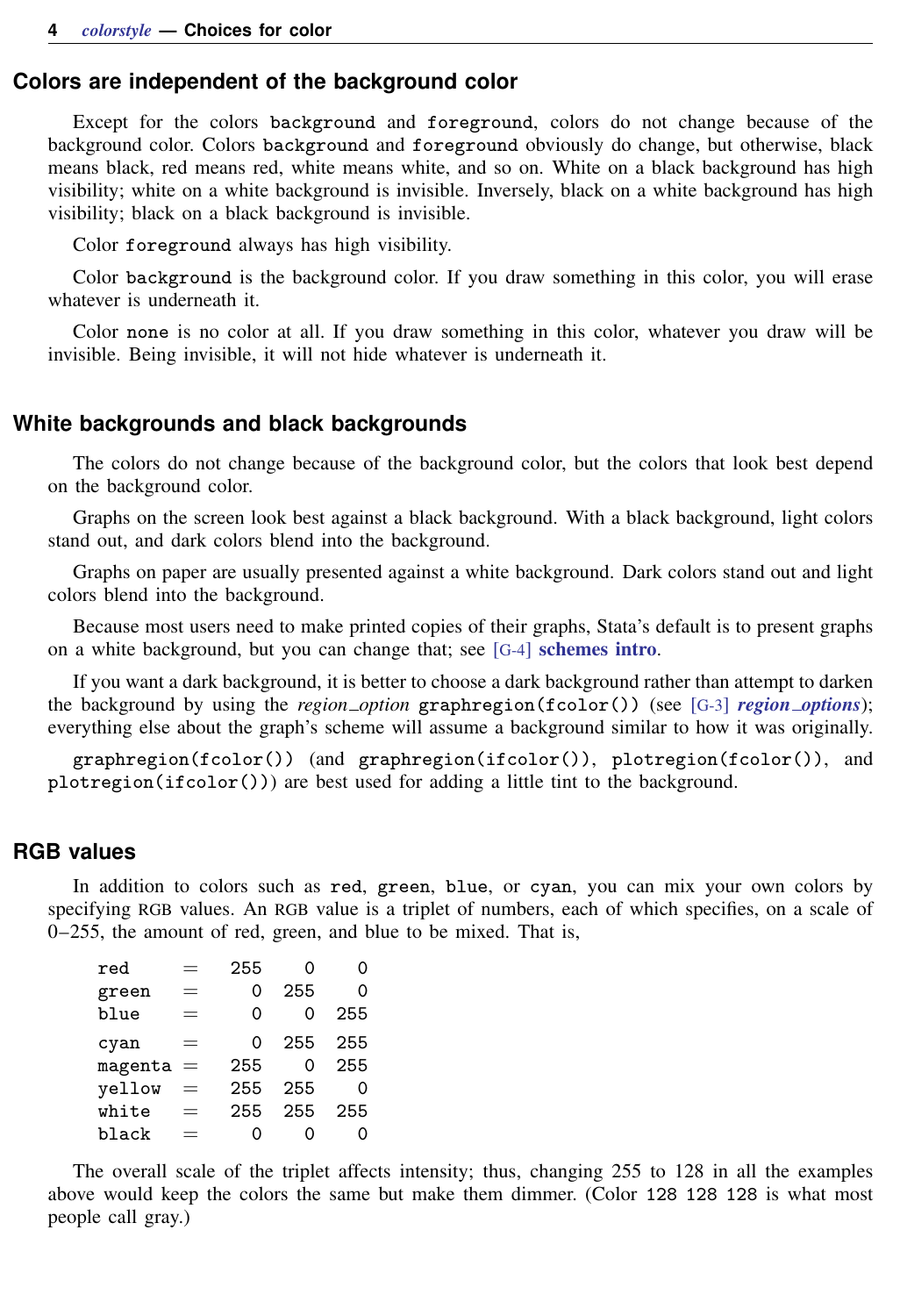# <span id="page-4-0"></span>**CMYK values**

In addition to mixing your own colors by using RGB values, you can mix your own colors by using CMYK values. If you have not heard of CMYK values or been asked to produce CMYK color separations, you can safely skip this section. CMYK is provided primarily to assist those doing color separations for mass printings. Although most inkjet printers use the more common RGB color values, printing presses almost always require CMYK values for color separation.

RGB values represent a mixing of red, green, and blue light, whereas CMYK values represent a mixing of pigments—cyan, magenta, yellow, and black. Thus, as the numbers get bigger, RGB colors go from dark to bright, whereas the CMYK colors go from light to dark.

CMYK values can be specified either as integers from 0 to 255, or as proportions of ink using real numbers from 0.0 to 1.0. If all four values are 1 or less, the numbers are taken to be proportions of ink. Thus, 127 0 127 0 and 0.5 0 0.5 0 specify almost equivalent colors.

Some examples of CMYK colors are

| red         | $=$ | 0   | 255 | 255      | 0   | or, equivalently, |    |          | 0 1 1 0        |  |
|-------------|-----|-----|-----|----------|-----|-------------------|----|----------|----------------|--|
| green       | $=$ | 255 | 0   | 255      | 0   | or, equivalently, |    | 10       | 1 0            |  |
| blue        | $=$ | 255 | 255 | 0        | 0   | or, equivalently, |    |          | 1100           |  |
| cyan        | $=$ | 255 | 0   | 0        | 0   | or, equivalently, |    |          | 1000           |  |
| $magenta =$ |     | 0   | 255 | 0        | 0   | or, equivalently, | 0. |          | 100            |  |
| vellow      | $=$ | 0   | 0   | 255      | 0   | or, equivalently, | 0  |          | 010            |  |
| white       | $=$ | 0   | 0   | 0        | 0   | or, equivalently, | 0  | $\Omega$ | 0 <sub>0</sub> |  |
| black       | $=$ | 0   | Ω   | $\Omega$ | 255 | or, equivalently, | Ω  | 0        | O 1            |  |

For color representation, there is no reason for the K (black) component of the CMYK values, 255 255 255 0 and 0 0 0 255 both specify the color black. With pigments such as printer inks, however, using 100% of cyan, magenta, and yellow rarely produces a pure black. For that reason, CMYK values include a specific black component.

Internally, Stata stores all colors as RGB values, even when CMYK values are specified. This allows colors to be easily shown on most display devices. In fact, graph export will produce graph files using RGB values, even when CMYK values were specified as input. Only a few devices and graphics formats understand CMYK colors, with PostScript and EPS formats being two of the most important. To obtain CMYK colors in these formats, use the cmyk(on) option of the graph export command. You can also specify that all PostScript export files permanently use CMYK colors with the command translator set Graph2ps cmyk on or translator set Graph2eps cmyk on for EPS files.

Stata uses, for lack of a better term, normalized CMYK values. That simply means that at least one of the CMY values is normalized to 0 for all CMYK colors, with the K (black) value "absorbing" all parts of CM and Y where they are all positive. An example may help: 10 10 5 0 is taken to be the normalized CMYK value 5 5 0 5. That is, all CMY colors were 5 or greater, so this component was moved to black ink, and 5 was subtracted from each of the CMY values. If you specify your CMYK colors in normalized form, these will be exactly the values output by graph export, and you should never be surprised by the resulting colors.

# <span id="page-4-1"></span>**HSV values**

You can also mix your own colors by specifying HSV values. These are also sometimes called HSL (hue, saturation, and luminance) or HSB (hue, saturation, and brightness). An HSV value is a triplet of numbers. The first number specifies the hue and is specified on a circular 360-degree scale. Any number can be specified for the hue, but numbers above 360 are taken as modulo 360. The second number specifies the saturation of the color as a proportion between 0 and 1, and the third number specifies the value (luminance/brightness) between 0 and 1. HSV colors must be prefaced with hsv.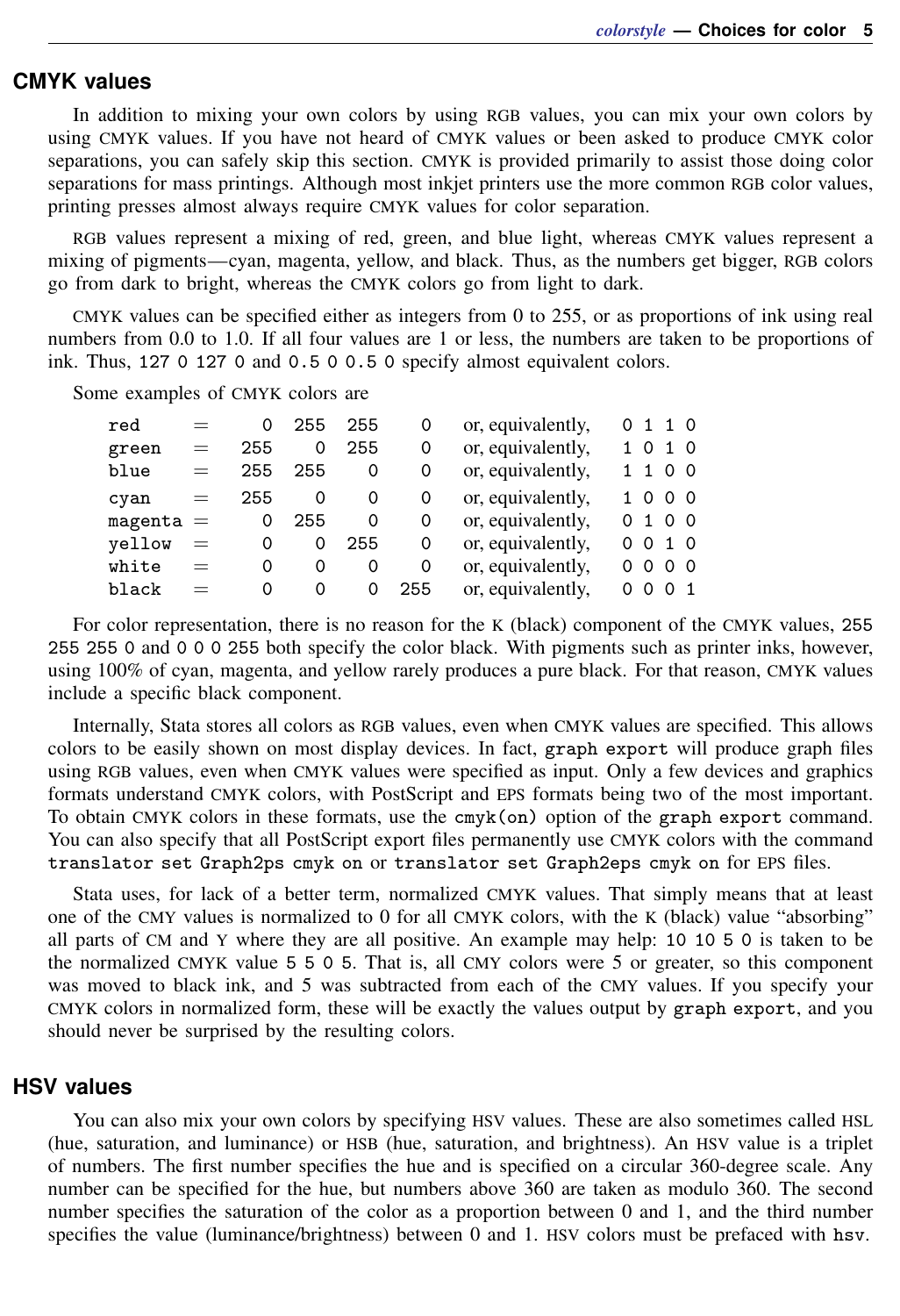Some examples of HSV colors are

| red         | $=$ | hsv       | O  | 1  | 1 |
|-------------|-----|-----------|----|----|---|
| green       | $=$ | hsv 120   |    | 1  | 1 |
| blue        | $=$ | hsv 240   |    | 1. | 1 |
| cyan        | $=$ | hsy 180   |    | 1  | 1 |
| $magenta =$ |     | $hsv$ 300 |    | 1  | 1 |
| yellow      | $=$ | hsv       | 60 | 1  | 1 |
| white       | $=$ | hsv       | 0  | 0  | 1 |
| black       | $=$ | hsv       | Ω  | 0  | 0 |
|             |     |           |    |    |   |

Putting the primary colors in their HSV hue order,

| red         |     | hsv       | 0  |    | 1 |
|-------------|-----|-----------|----|----|---|
| yellow      | $=$ | hsv       | 60 | 1. | 1 |
| green       | $=$ | hsv 120   |    | 1. | 1 |
| cyan        | $=$ | hsv 180   |    | 1. | 1 |
| blue        | $=$ | hsv 240   |    | 1. | 1 |
| $magenta =$ |     | $hsv$ 300 |    | 1  | 1 |

With the exception of black, all the listed colors specify a saturation and value of 1. This is because these are the primary colors in the RGB and CMYK spaces and therefore have full saturation and brightness. Reducing the saturation will reduce the amount of color. Reducing the brightness will make the color dimmer.

# <span id="page-5-0"></span>**Adjusting intensity**

To specify a color and modify its intensity (brightness), you might specify things such as

green\*.8 red\*1 purple\*1.2 0 255 255\*.8

Multiplying a color by 1 leaves the color unchanged. Multiplying by a number greater than 1 makes the color stand out from the background more; multiplying by a number less than 1 makes the color blend into the background more. For an example using the intensity adjustment, see [Typical use](http://www.stata.com/manuals13/g-2graphtwowaykdensity.pdf#g-2graphtwowaykdensityRemarksandexamplesTypicaluse) in [G-2] [graph twoway kdensity](http://www.stata.com/manuals13/g-2graphtwowaykdensity.pdf#g-2graphtwowaykdensity).

When modifying intensity, the syntax is

*color*\**#*

or the color may be omitted:

\**#*

If the color is omitted, the intensity adjustment is applied to the default color, given the context. For instance, you specify  $bcolor(*.7)$  with graph twoway bar—or any other graph twoway command that fills an area—to use the default color at  $70\%$  intensity. Or you specify bcolor( $*2$ ) to use the default color at twice its usual intensity.

When you specify both the color and the adjustment, you must type the color first:  $.8*green$ will not be understood. Also, do not put a space between the *color* and the \*, even when the *color* is an RGB or CMYK value.